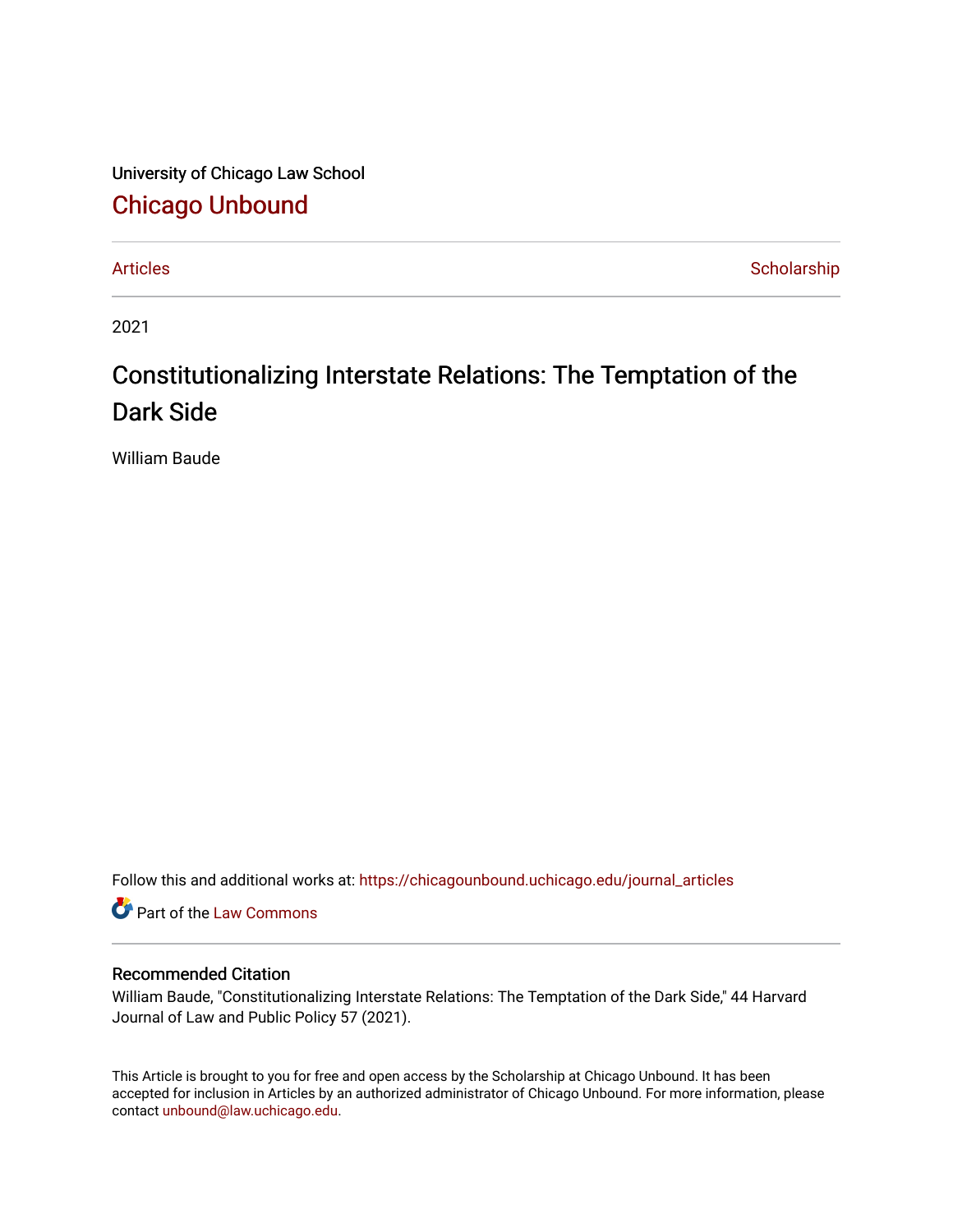## **CONSTITUTIONALIZING INTERSTATE RELATIONS: THE TEMPTATION OF THE DARK SIDE**

#### WILLIAM BAUDE\*

I.

What does the Constitution have to say about interstate relations? Well, it depends on how you ask.

One of the main topics in interstate relations is the question of what is called choice of law, which sounds very technical but fundamentally is the question of who governs—that is, which state gets to govern any given transaction.

The same kind of question comes up at the federal level—federal law versus state law—but it is dealt with by the Supremacy Clause of the Constitution, which makes clear that if a federal law is constitutional, it is controlling.<sup>1</sup> But there is no Supremacy Clause for state law, which has forced people who worry about this question to look harder and elsewhere for some sort of hint about which state is supposed to govern which transaction.

<sup>\*</sup> Professor of Law and Aaron Director Research Scholar, University of Chicago Law School. This Essay is a lightly edited version of Professor Baude's remarks on March 14, 2020 at the Federalist Society's Panel, "Originalism and Interstate Relations," in dialogue with comments by Professors Douglas Laycock and Stephen Sachs and Judge David Stras of the Eighth Circuit. They, along with Robert Leider and Jonathan Urick, provided helpful comments, and Nathan Tschepik provided crucial research assistance. The SNR Denton Fund and Stuart C. and JoAnn Nathan Faculty Fund provided research support.

<sup>1.</sup> U.S. CONST. art. VI, cl. 2. Of course, federal law often chooses to permit or incorporate state law. *See* William Baude, *Beyond DOMA: Choice of State Law in Federal Statutes*, 64 STAN. L. REV. 1371, 1374–76, 1423–30 (2012) (discussing examples).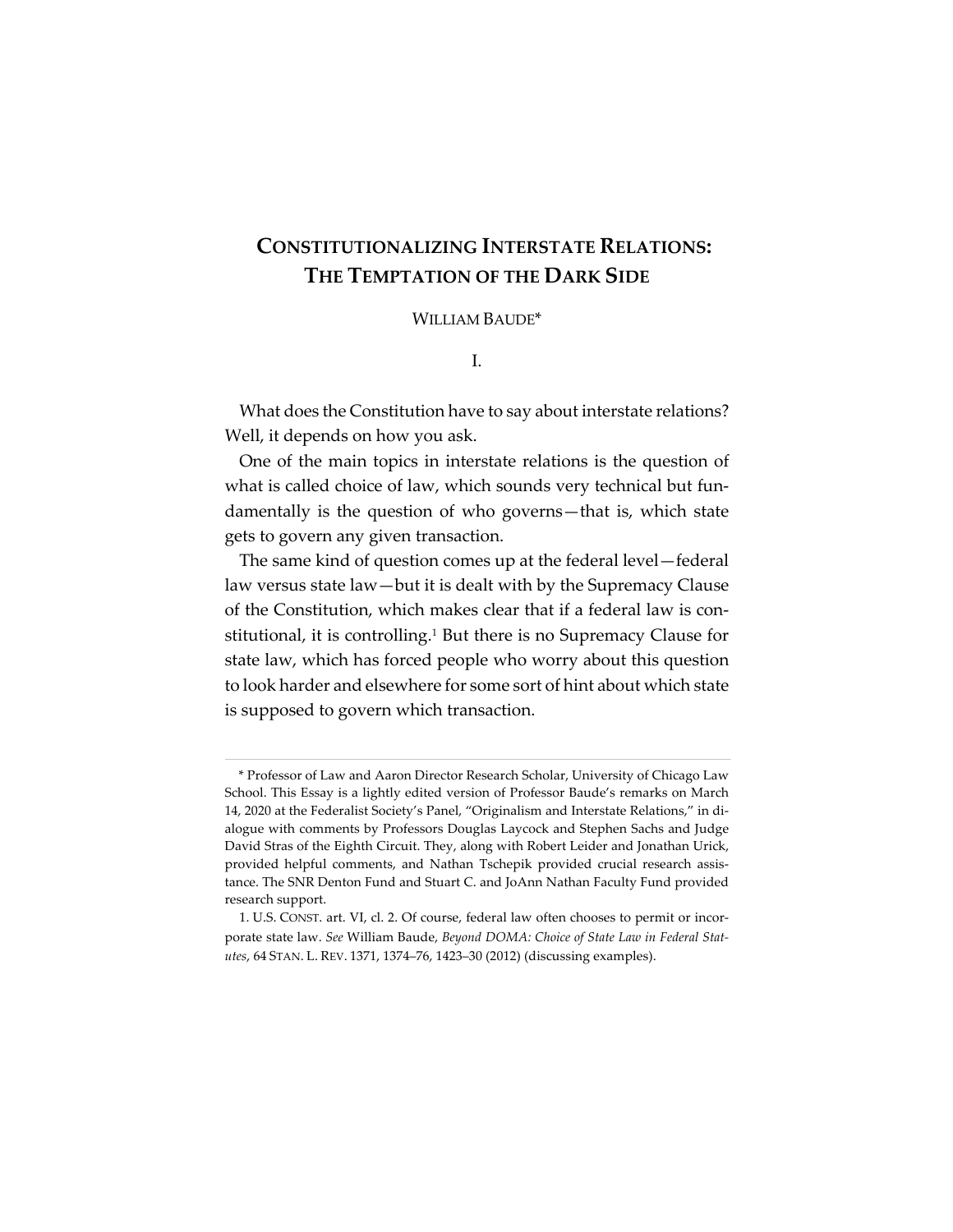Now, the Supreme Court has largely abdicated any control of the topic of choice of law. And just to give a concrete example: in 1981, the Supreme Court decided a case called *Allstate Insurance v. Hague*. 2 A friend and learned scholar has described this case to me as one of the most indefensible Supreme Court opinions on any topic ever. It is a case that comes from the Minnesota Supreme Court, where a man named Ralph Hague was riding a motorcycle in Wisconsin and crashed.3

Now, once upon a time, it was well-settled that accidents in Wisconsin were always going to be governed by Wisconsin law. Classically, states followed the rule of *lex loci delicti*, <sup>4</sup> meaning the law of the place of the wrong. Many states have changed that rule over the course of the twentieth century, depending on whether the people were from other states, and so on.<sup>5</sup> But even under most of these modern approaches, this should still have been an easy case. Mr. Hague was in Wisconsin. He was from Wisconsin. The other driver was from Wisconsin. Pretty much everything about the trip and the accident involved Wisconsin.6

But the lawsuit was brought in Minnesota, which had a law that was much more favorable to Mr. Hague, and the Minnesota Supreme Court seized on basically one fact, which is that Mr. Hague worked in Minnesota.7 Now, he was not on his way to work. The accident had nothing to do with work. But he had been to Minnesota pretty regularly, and that, plus the Minnesota Supreme Court's

6. Hague v. Allstate Ins. Co., 289 N.W.2d 43, 44–45 (Minn. 1978). 7. *Id.* at 46.

<sup>2.</sup> 449 U.S. 302 (1981).

<sup>3.</sup> *Id.* at 305.

<sup>4.</sup> *See, e.g.*, Bain v. N. Pac. Ry. Co., 98 N.W. 241, 243–44 (Wis. 1904), *overruled by* Wilcox v. Wilcox, 133 N.W.2d 408 (Wis. 1965); *see also* Phelps v. Benson, 90 N.W.2d 533, 535 (Minn. 1958), *overruling recognized by* Milkovich v. Saari, 203 N.W.2d 408, 412 (Minn. 1973).

<sup>5.</sup> Luther L. McDougal III, *The Real Legacy of* Babcock v. Jackson*:* Lex Fori *Instead of*  Lex Loci Delicti *and Now It's Time for a Real Choice-of-Law Revolution*, 56 ALB. L. REV. 795, 795–96 (1993); Douglas M. Deibert, Comment, *Lex Loci Delicti: The Conflict Continues*, 17 S.D. L. Rev. 374, 375–78 (1972).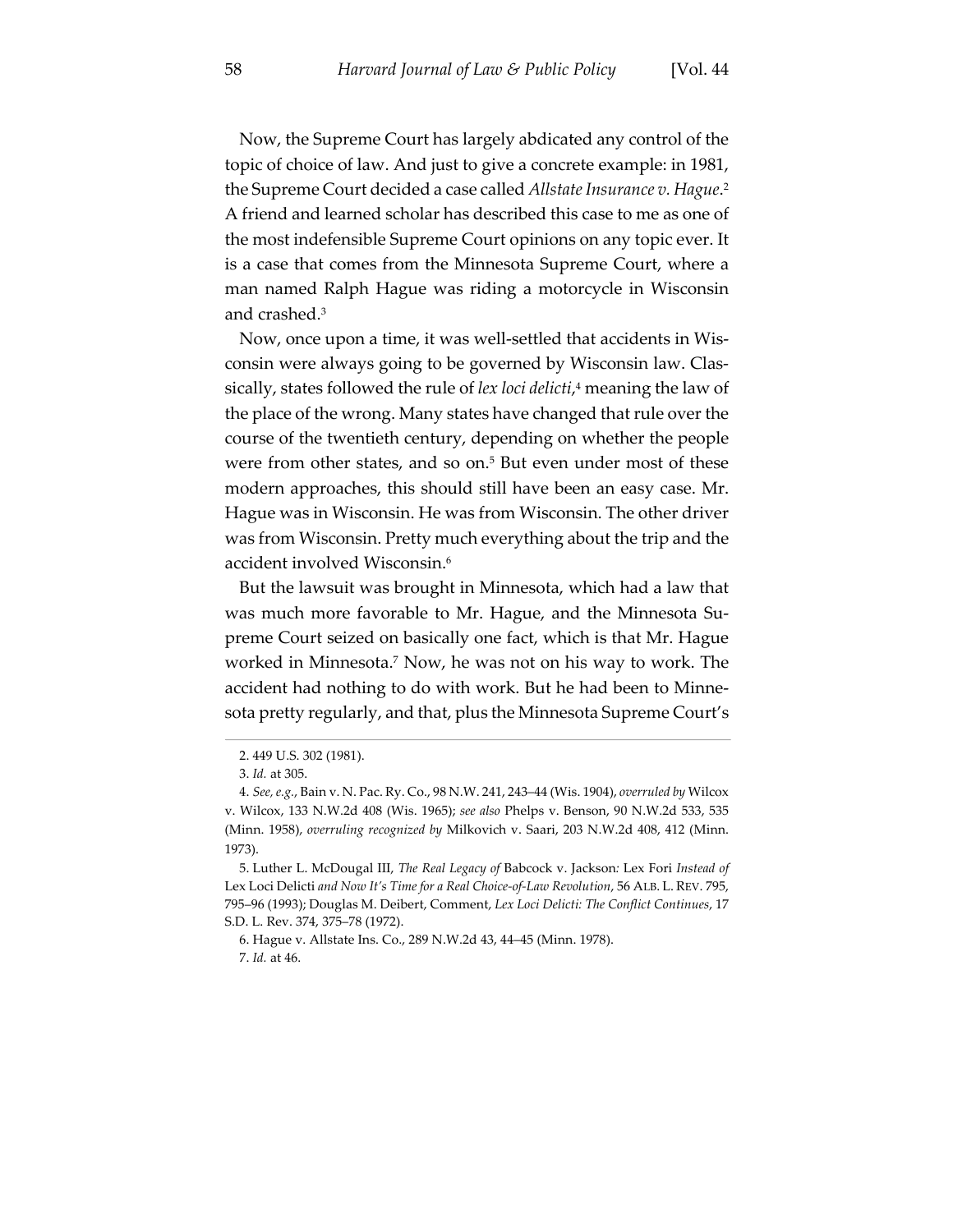conclusion that their own law was just better than Wisconsin's, caused them to think that they should apply their own law.8 This isn't something that Minnesota made up. It reflected the influence of Professor Robert A. Leflar, who wrote an influential article advocating this approach.9

The case went to the U.S. Supreme Court to decide whether anything in the Constitution stops the State of Minnesota and the Minnesota Supreme Court from deciding that their law is just better than everyone else's and applies even to things that have almost nothing to do with their state. But the Supreme Court turned down the opportunity to say that this was madness. Instead, the plurality opinion by Justice Brennan demonstrated uncharacteristic judicial restraint:

> It is not for this Court to say whether the choice-of-law analysis suggested by Professor Leflar is to be preferred or whether we would make the same choice-of-law decision if sitting as the Minnesota Supreme Court. Our sole function is to determine whether the Minnesota Supreme Court's choice of its own substantive law in this case exceeded federal constitutional limitations.10

And they concluded nothing in the federal Constitution did.

This is pretty much where things stand today. When it comes to one of the most fundamental questions of interstate relations, if a state supreme court wants to apply their own law to almost anything, then as long as there is some connection, the U.S. Supreme Court will let them.11

<sup>8.</sup> *See id.* at 49 (finding that "[t]he Minnesota rule is better" and that "[t]his consideration clearly mandates application of Minnesota law").

<sup>9.</sup> *See generally* Robert A. Leflar, *Choice-Influencing Considerations in Conflicts Law*, 41 N.Y.U. L. REV. 267 (1966).

<sup>10.</sup> Allstate Ins. Co. v. Hague, 449 U.S. 302, 307 (1981).

<sup>11.</sup> *See* Charles M. Thatcher, *Could a State Court's Selection of Another State's Substantive Law Exceed Constitutional Limitations on Choice of Law*, 61 S.D. L. REV. 20, 21–22 (2016) ("The ease with which the proponent of a state court's choice of law can satisfy the *Hague* test makes it unlikely that a state court's application of the substantive law of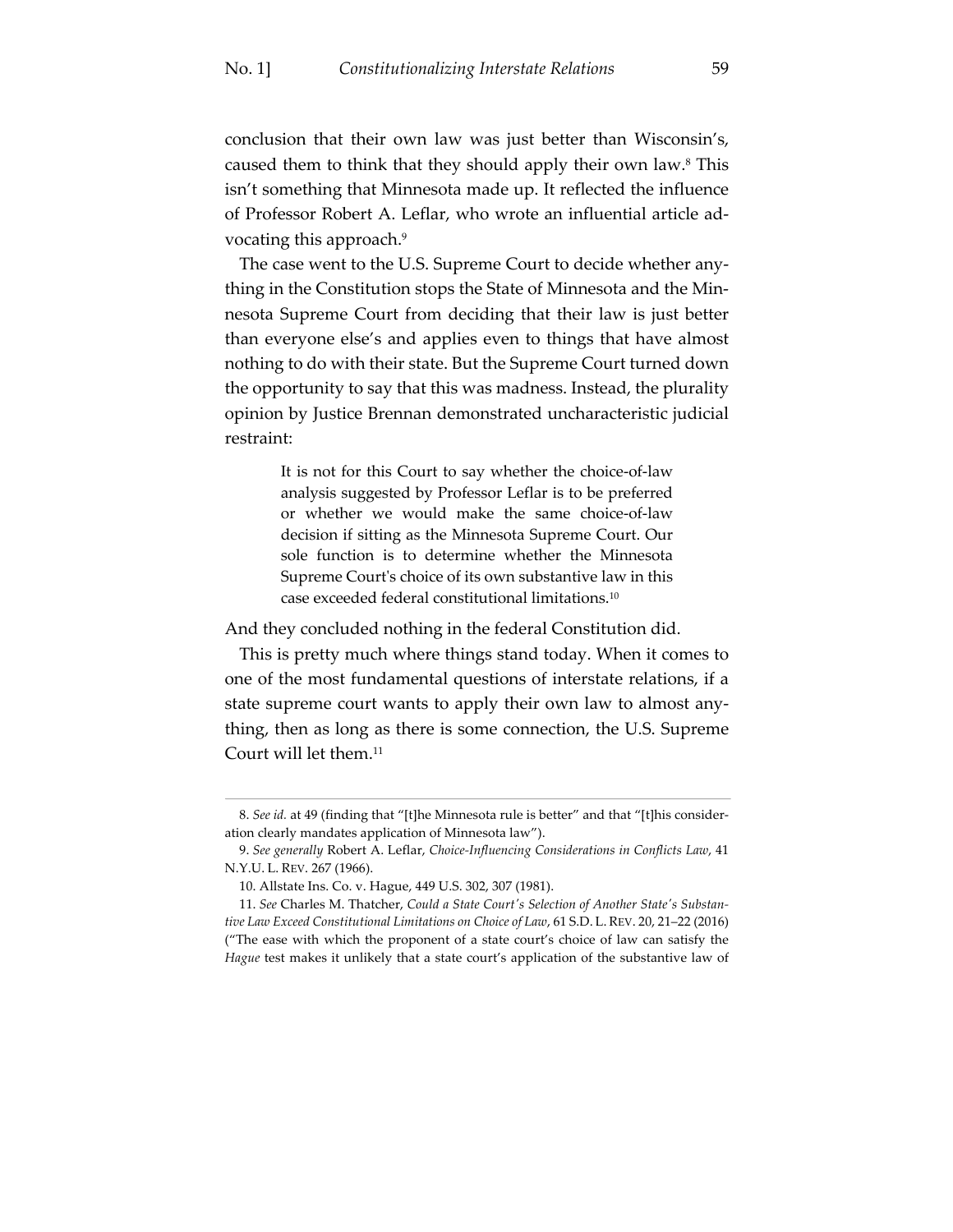But not all issues in interstate relations are left to the states. Last year, in a case called *Franchise Tax Board v. Hyatt*, <sup>12</sup> the Supreme Court had a very different question of interstate relations—or, at least, what they thought was a very different question—which is whether or not one state, in this case the State of California, ought to be able to claim sovereign immunity in another state's court, in that case, the State of Nevada.13

This too is a question of interstate relations. One might even call it a question of choice of law. The Nevada Supreme Court sits over here deciding whether or not it can hear a case against the Franchise Tax Board of California. They conclude that the answer is yes.14 California thinks that Nevada's choice is constitutionally out of bounds, so they go to the U.S. Supreme Court. If we were applying the same kind of deference the Court applies on choice of law, you would expect the U.S. Supreme Court to say, "It is not for us to decide whose theory of sovereign immunity controls."15 But that is not what the Supreme Court said.

12. 139 S. Ct. 1485 (2019).

13. *Id.* at 1490 ("This case . . . requires us to decide whether the Constitution permits a State to be sued by a private party without its consent in the courts of a different State.").

14. *See id.* at 1491 (describing the case's history).

15. Professor Sachs and I filed an amicus brief arguing that the Constitution did not speak to the recognition of sovereign immunity in state court, though a state might have other constitutional options to avoid an adverse judgment. Brief of Professors William Baude & Stephen E. Sachs as Amici Curiae in Support of Neither Party, Franchise Tax Bd. v. Hyatt , 139 S. Ct. 1485 (2019) (No. 17-1299). *See generally* William Baude, *Sovereign Immunity and the Constitutional Text*, 103 VA. L. REV. 1 (2017) (discussing this view).

another state could ever be held to exceed the modest limitations the Constitution imposes on choice of law."); Katherine Florey, *State Courts, State Territory, State Power: Reflections on the Extraterritoriality Principle in Choice of Law and Legislation*, 84 NOTRE DAME L. REV. 1057, 1058–59 (2009) (noting lax standard). The rare exception is *Phillips Petroleum Co. v. Shutts*, 472 U.S. 797 (1985), where the Court held that the Kansas Supreme Court could not apply Kansas law to class action plaintiffs with "no apparent connection to the State of Kansas." *Id.* at 815, 823.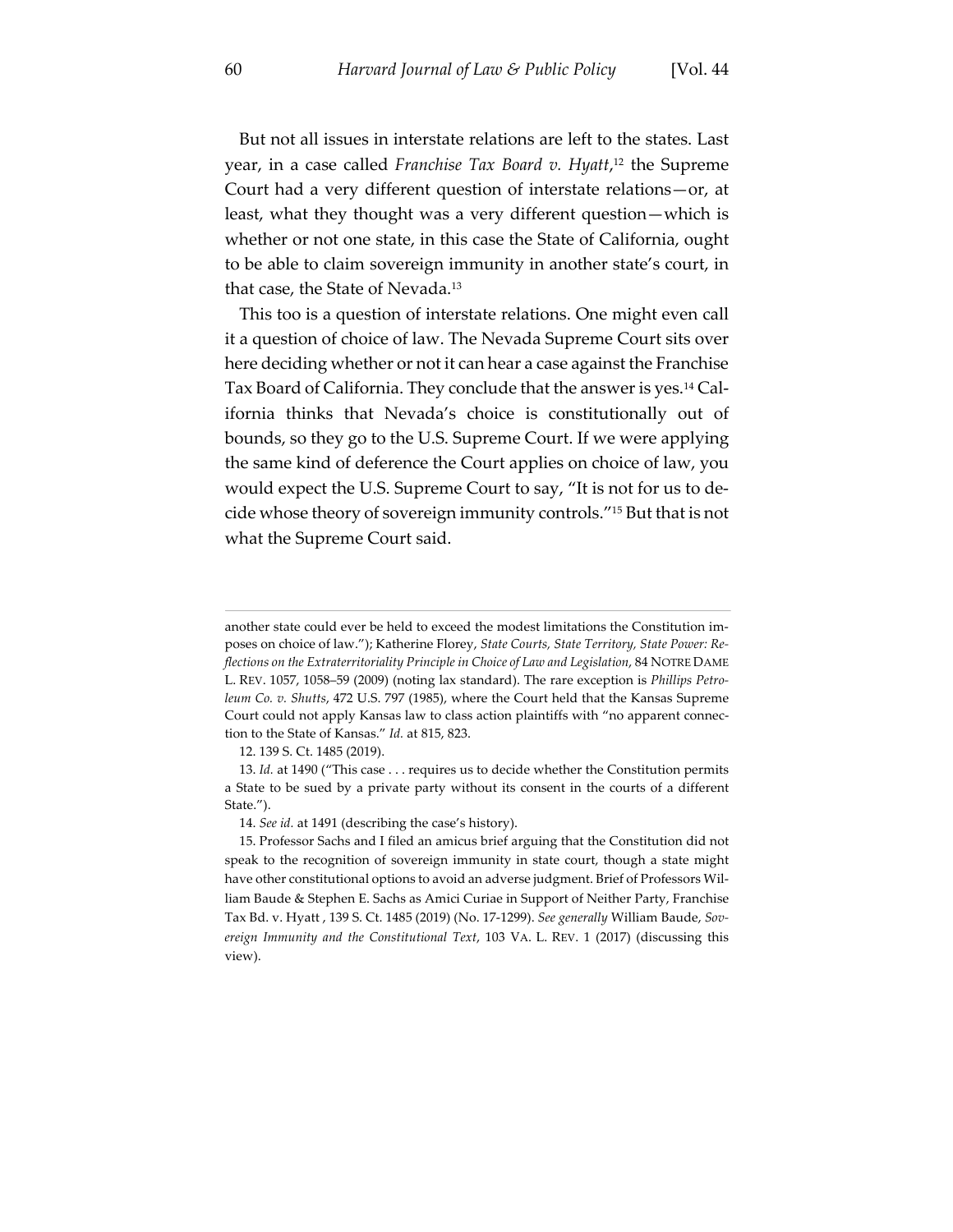Instead, the Supreme Court stepped in—in what we could call Laycockian fashion<sup>16</sup>—to say this is an area where the Constitution controls. There is nothing in the text about this. There is nothing in the text that says which state's law applies in a multi-state conflict. But the Supreme Court said, "Each State's equal dignity and sovereignty under the Constitution implies certain constitutional 'limitations on the sovereignty of all of its sister States.'"17 The Constitution "divests the States of the traditional diplomatic and military tools that foreign sovereigns possess" and "deprives them of the independent power to lay imposts or duties on imports and exports," and thus, the Court concluded, it "embeds interstate sovereign immunity within the constitutional design."18 Nevada's choice to breach sovereign immunity violates a pre-constitutional norm, and California no longer has all of the pre-constitutional tools to retaliate. And therefore, the Court concludes, there are doctrines of federal law that now control things that previously were left to the raw power of the states.

Again, the same things might have been said in the choice of law context. The aggressive assertion of jurisdiction by the State of Minnesota violated a pre-constitutional norm, and the other states no longer have all of the pre-constitutional tools to retaliate. Taken seriously, the logic of *Franchise Tax Board* should lead to the constitutionalization of choice of law doctrine just as much as interstate sovereign immunity.

Instead, we have a strange inconsistency. In one area—sovereign immunity—the Supreme Court says that rules of federal constitutional law announced by the Supreme Court will control this. But in an analogous, and far more important area—choice of law—the

<sup>16.</sup> *See generally* Douglas Laycock, *Equal Citizens of Equal and Territorial States: The Constitutional Foundations of Choice of Law*, 92 COLUM. L. REV. 249 (1992) (advocating constitutional limits on choice of law).

<sup>17.</sup> *Hyatt*, 139 S. Ct. at 1497 (internal alteration omitted) (quoting World-Wide Volkswagen Corp. v. Woodson, 444 U.S. 286, 293 (1980)).

<sup>18.</sup> *Id.*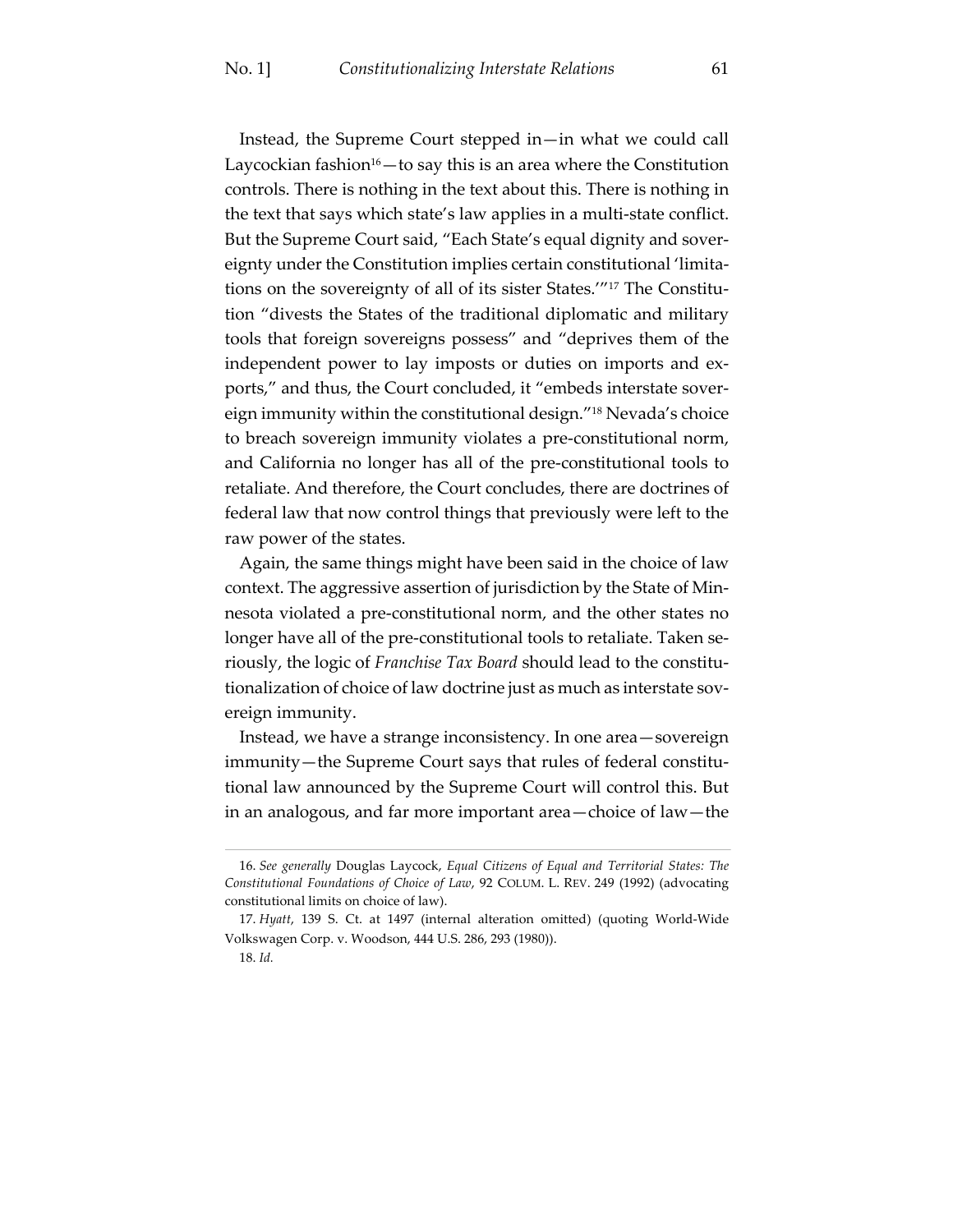Supreme Court says that there is almost no constitutional constraint on what the states can do. Sometimes we live with these inconsistencies in doctrine for a long time. But they usually are a clue that something has gone wrong.

II.

One way forward would be for the Supreme Court to constitutionalize choice of law doctrine. Professor Douglas Laycock has advocated this in a groundbreaking and important article.<sup>19</sup> It uses some constitutional doctrines I do not completely endorse to achieve some results that I think might be good.<sup>20</sup> So, we might call this "the temptation of the dark side of The Force."

And it is tempting indeed. I would be reasonably happy living in a world where the Constitution and Supreme Court doctrine controlled all questions of interstate relations. This is not an area where the states can be neutral arbiters, and the Supreme Court is as good a neutral arbiter as we have these days.

Yet as I have suggested, I have some textual misgivings about that world. For instance, I am not convinced that the Full Faith and Credit Clause does quite as much work as Professor Laycock advocates. On the one hand, it says that "Full Faith and Credit shall be given in each State to the public Acts, Records, and judicial Proceedings of every other State."21 It sounds like nothing could be more than full faith and credit. But, on the other hand, it says that Congress is allowed to decide "the Effect thereof,"<sup>22</sup> which means

<sup>19.</sup> *See* Laycock, *supra* note 16, at 297–301 (advocating that in the absence of congressional action under the Effects Clause, the Court should develop federal choice-of-law rules under the Full Faith and Credit Clause).

<sup>20.</sup> *See also* Caleb Nelson, *State and Federal Models of the Interaction between Statutes and Unwritten Law*, 80 U. CHI. L. REV. 657, 664 n.18 (2013) ("As a policy matter, there is much to be said for the system contemplated by Professor Laycock. But as a historical matter, the Constitution probably was not really understood to require such a system.").

<sup>21.</sup> U.S. CONST. art. IV, § 1.

<sup>22.</sup> *Id.*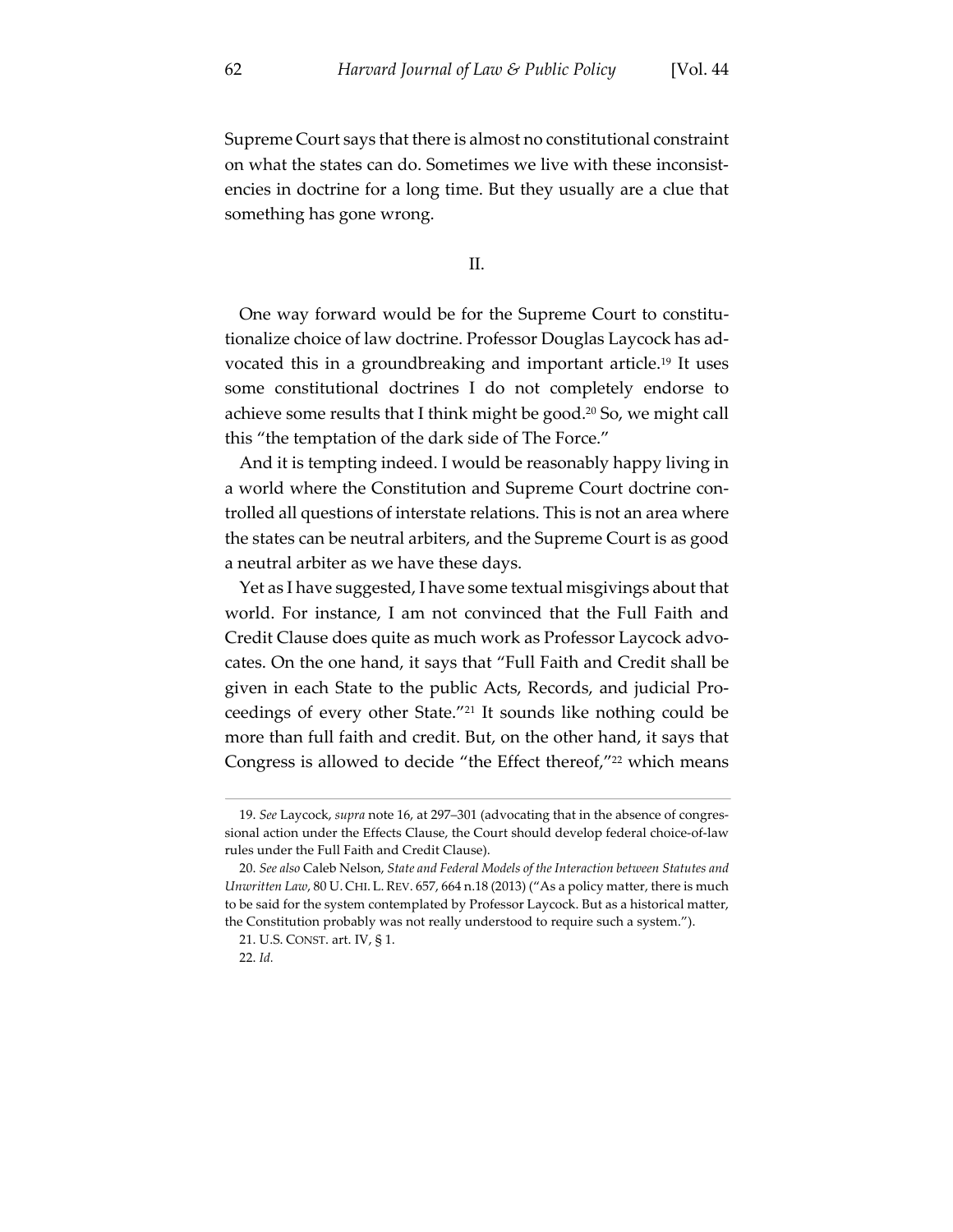that what the effects of those laws are should be left up to Congress. Indeed, this was the original understanding: the Constitution required states to accept other states' laws as evidence of the law, but it did not speak to the legal effect of those laws. That question was left to Congress.<sup>23</sup>

There is also no provision of the constitutional text that says that state jurisdiction is territorially limited, although this is an important conflicts principle.24 And even if we overlook the absence of text, and say that the doctrine just has to be an unwritten structural postulate of the Constitution, a constitutional doctrine of territoriality leads to some practical problems, and has led to them in the past: When a dispute has connections to multiple territories, which territory governs? So the principle of territoriality, on its own, will not answer questions like, "What happens when an event affects more than one state?" Or, "What happens when an accident involves somebody driving from one state to another or people from one state and the accident takes place in another state?" Besides the principle of territoriality, you need what conflicts nerds would call a principle of localization—that is, a principle that determines which act really matters.25

<sup>23.</sup> *See* Stephen E. Sachs, *Full Faith and Credit in the Early Congress*, 95 VA. L. REV. 1201, 1206 (2009) ("The real significance of the [Full Faith and Credit] Clause was the power it granted to Congress to specify that effect later."); David E. Engdahl, *The Classic Rule of Faith and Credit*, 118 YALE L. J. 1584, 1588 (2009) (making a similar statement); Ralph U. Whitten, *The Constitutional Limitations on State Choice of Law: Full Faith and Credit*, 12 MEMPHIS ST. U. L. REV. 1, 3 (1981) (making a similar statement); Nelson, *supra* note 20, at 664 n.18 (endorsing Professor Sachs's position).

<sup>24.</sup> *See* Laycock, *supra* note 16, at 317 ("The Constitution thus assumes that states are territorial, though it never quite says so.").

<sup>25.</sup> *See, e.g.*, JOSEPH H. BEALE, A TREATISE ON THE CONFLICT OF LAWS § 5.4, at 53, § 53.2, at 304, § 59.2, at 308 (1935) (concerned with establishing "localizing rules"); Joseph M. Cormack, *Renvoi, Characterization, Localization and Preliminary Question in the Conflict of Laws: A Study of Problems Involved in Determining Whether or Not the Forum Should Follow Its Own Choice of a Conflict-of-Laws Principle*, 14 S. CAL. L. REV. 221, 241–43 (1941); Nelson, *supra* note 20, at 671–73 (describing need for localization under the First Restatement); Laycock, *supra* note 16, at 322–31 (proposing some different localizing rules than Professor Beale's); Kermit Roosevelt III, *Resolving Renvoi: The Bewitchment of*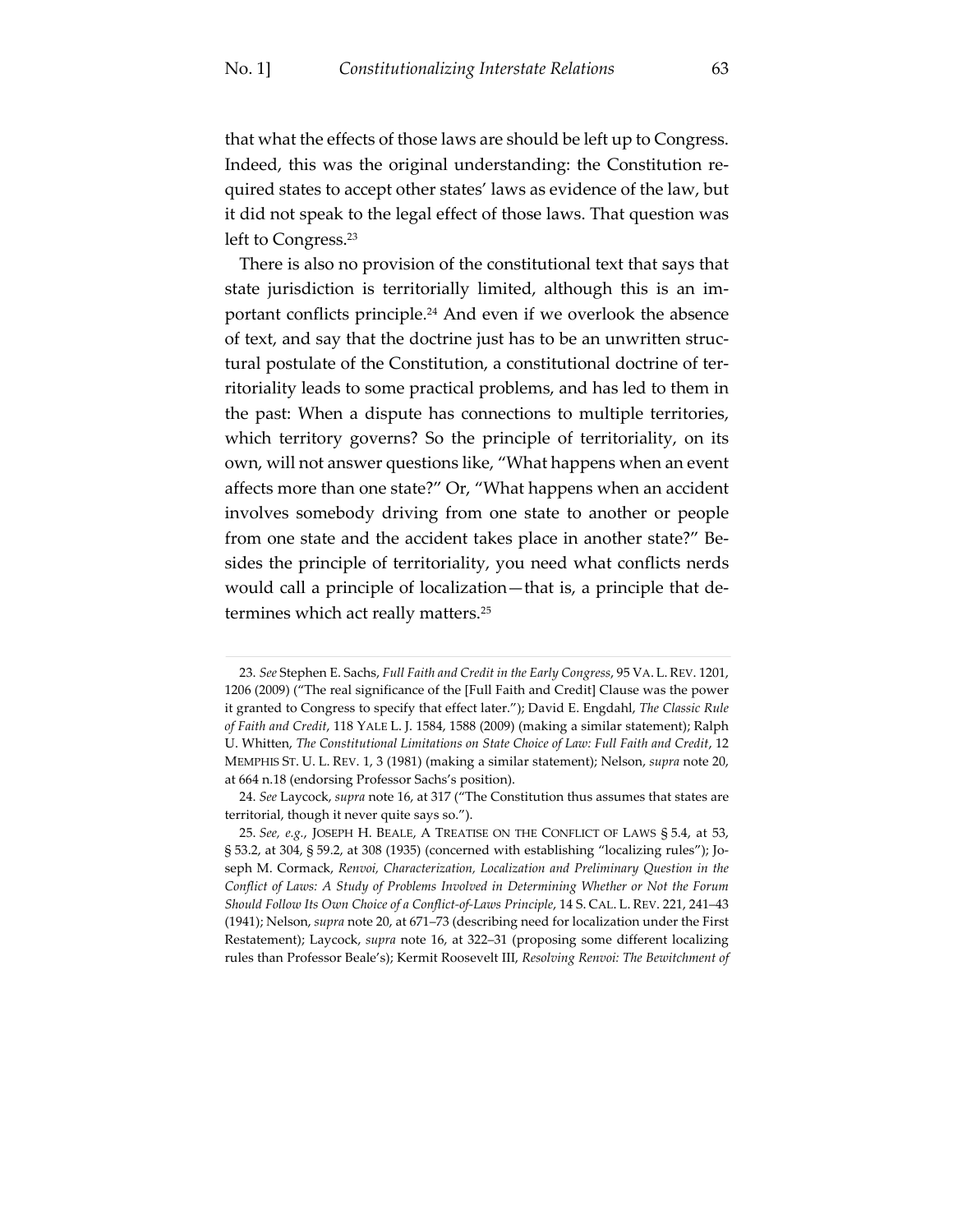The Supreme Court did briefly experiment with constitutionalizing territoriality *and* localization, but it was back in the *Lochner* era when the Supreme Court could determine, using a complicated doctrine of vested rights, that the constitutional right to have a particular state's law apply to a case was vested under the Due Process Clause as soon as a particular act happened.26 Most people do not think the *Lochner* era's substantive due process doctrine is something we should return to.27 Professor Laycock does want to restore that doctrine's application to choice of law. But unless we do, I am not convinced that a constitutionalization of the choice of law would be possible. Again, you see why I call it the dark side.

#### III.

In any event, it seems to me that right now we live in a strange world in between, where the Supreme Court is sometimes trying to constitutionalize principles of interstate relations, as it does in the sovereign immunity context, and then, other times, continuing to abdicate them as it does in the choice-of-law context, which is much, much more important. If we are going to constitutionalize this area, we ought to get something good out of it.

*Our Intelligence by Means of Language*, 80 NOTRE DAME L. REV. 1821, 1830–36 (2005) (discussing theoretical problems with First Restatement's territorial approach).

<sup>26.</sup> *See* James Y. Stern, Note, *Choice of Law, the Constitution, and Lochner*, 94 VA. L. REV. 1509, 1512 (2008) (footnote omitted) ("[O]f the eighteen Lochner Era opinions that used liberty of contract reasoning to sustain constitutional challenges to state and federal laws, eight involved instances of a state supposedly exceeding its territorial jurisdiction.").

<sup>27.</sup> Jamal Greene, *The Anticanon*, 125 HARV. L. REV. 379, 387–88, 418–19 (2011). To be sure, the meaning (and implications) of the "*Lochner* era" are contested. *See* Cass R. Sunstein, Lochner*'s Legacy*, 87 COLUM. L. REV. 873, 873–74 (1987). For competing accounts, see HOWARD GILLMAN, THE CONSTITUTION BESIEGED (1993); DAVID E. BERN-STEIN, REHABILITATING LOCHNER: DEFENDING INDIVIDUAL RIGHTS AGAINST PROGRES-SIVE FREEDOM (2011); Randy E. Barnett, *After All These Years,* Lochner *Was Not Crazy— It Was Good*, 16 GEO. J.L. & PUB. POL'Y 437, 437–438 (2018).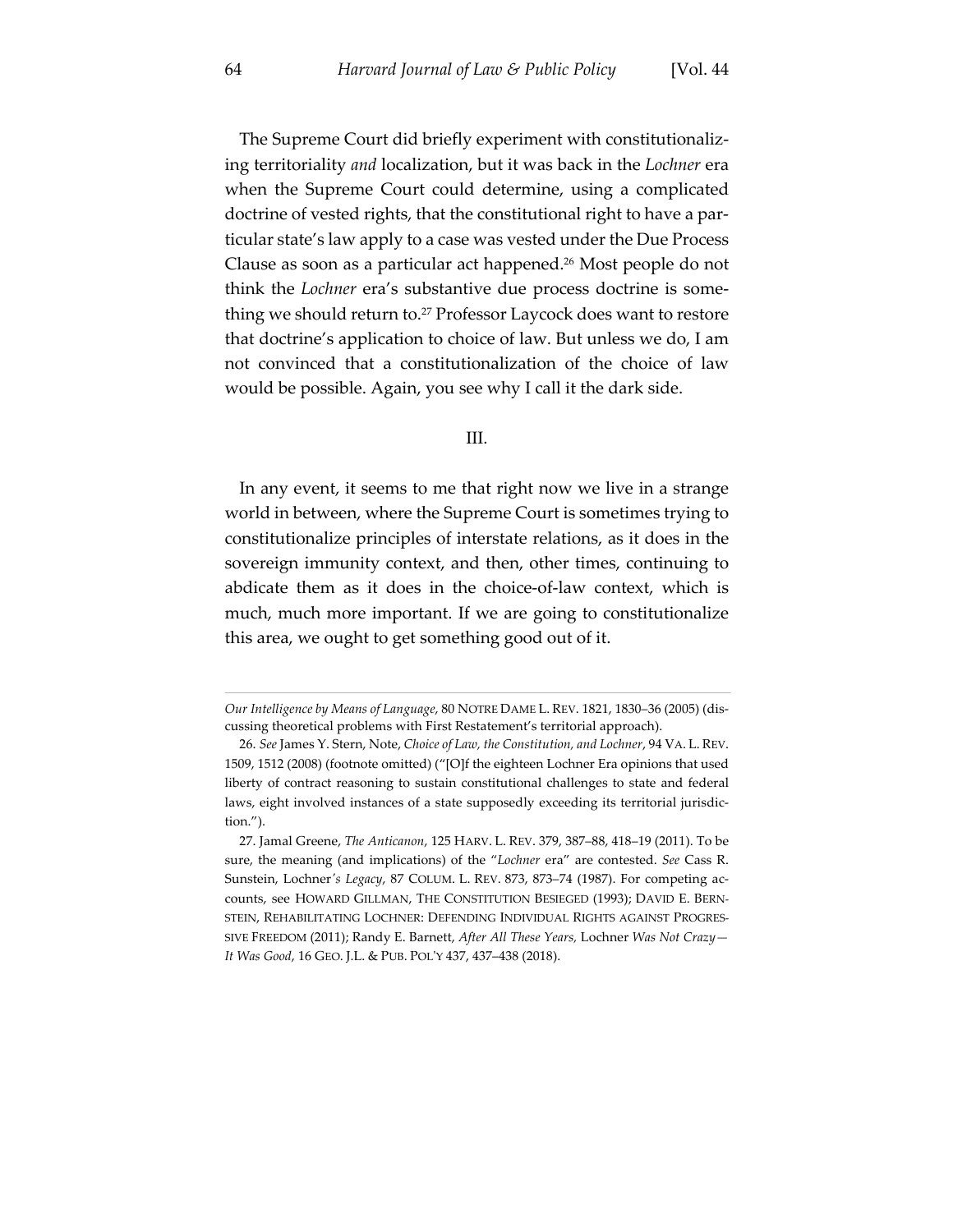Still, suppose we don't. What would it look like to turn away from the dark side? As Professor Stephen E. Sachs has discussed, interstate relations were once governed not primarily by constitutional law but by the shared, unwritten, "general law."<sup>28</sup>

The First Restatement of Conflicts and its doctrine of vested rights lent itself to constitutionalization. The century before the First Restatement, however, there was a brilliant treatise on conflict of laws by Justice Joseph Story, which we might see as a sort of "zeroth restatement," the original Restatement.<sup>29</sup> We could have done a lot better by trying to stick with that.

Justice Story described a set of territorial rules, but they were principles of general and international law, and so they were more flexible. Justice Story did not turn them into platonic axioms where there was one unique answer to everything. When the First Restatement tried to do that, it found itself forced into weird epicycles about what to do if someone was poisoned and traveled across multiple states while the poison took effect, and other strange things like that.<sup>30</sup>

People rightly thought the First Restatement had become both byzantine and unforgiving, but rather than do something sensible, like go back to the zeroth restatement and loosen the edges of the territorial rules, they instead started jettisoning the old rules altogether.31

<sup>28.</sup> Stephen E. Sachs, Pennoyer *Was Right*, 95 TEX. L. REV. 1249, 1252–53, 1268–69 (2017); Stephen E. Sachs, *Constitutional Backdrops*, 80 GEO. WASH. L. REV. 1813, 1875 (2012).

<sup>29.</sup> JOSEPH STORY, COMMENTARIES ON THE CONFLICT OF LAWS (1834).

<sup>30.</sup> Restatement (First) of Conflict of Laws § 377, cmt. a, illus. 2 (1934).

<sup>31.</sup> Here I profoundly agree with Professor Laycock. *See* Laycock, *supra* note 16, at 322 ("Beale's rules were crude, but territoriality did not make them so. They were crude because they tried to derive the solution to every choice-of-law controversy from the single premise that rights vested at the place of the last act necessary to the right. Critics of the Restatement appear to have assumed that all of Beale's mistakes were inherent in territorialism, and they diverted a generation of conflicts scholars from the task of developing more sensible and sophisticated territorial rules.").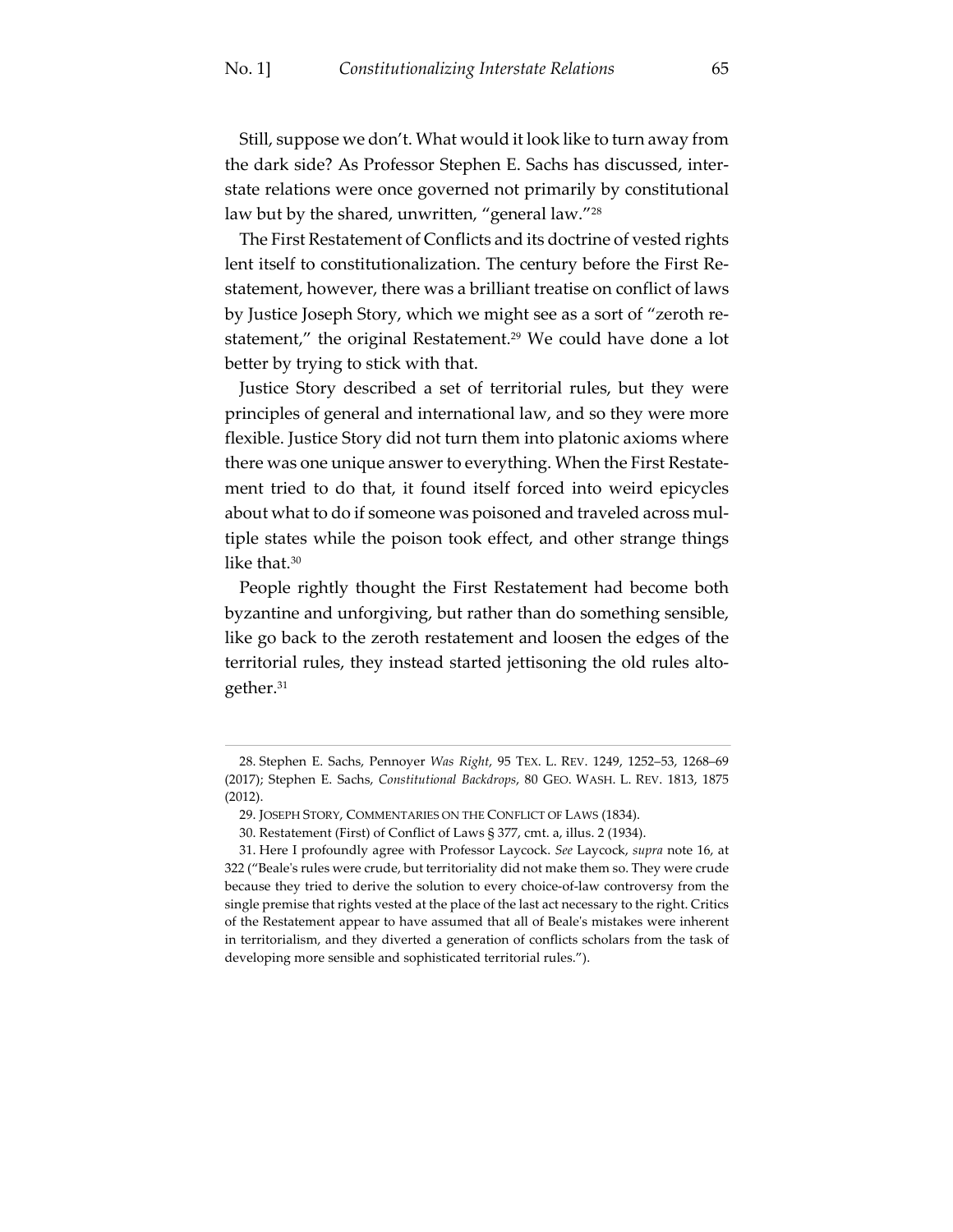It may be too late to bring back the old rules themselves. General law can cease to be the law if it falls out of use, and approaches based on comity have to consider the world as they find it. But it may not be too late to bring back the logic and the approach of a bygone age.

And if it is too late, then maybe the Supreme Court can at least constitutionalize some good rules for us.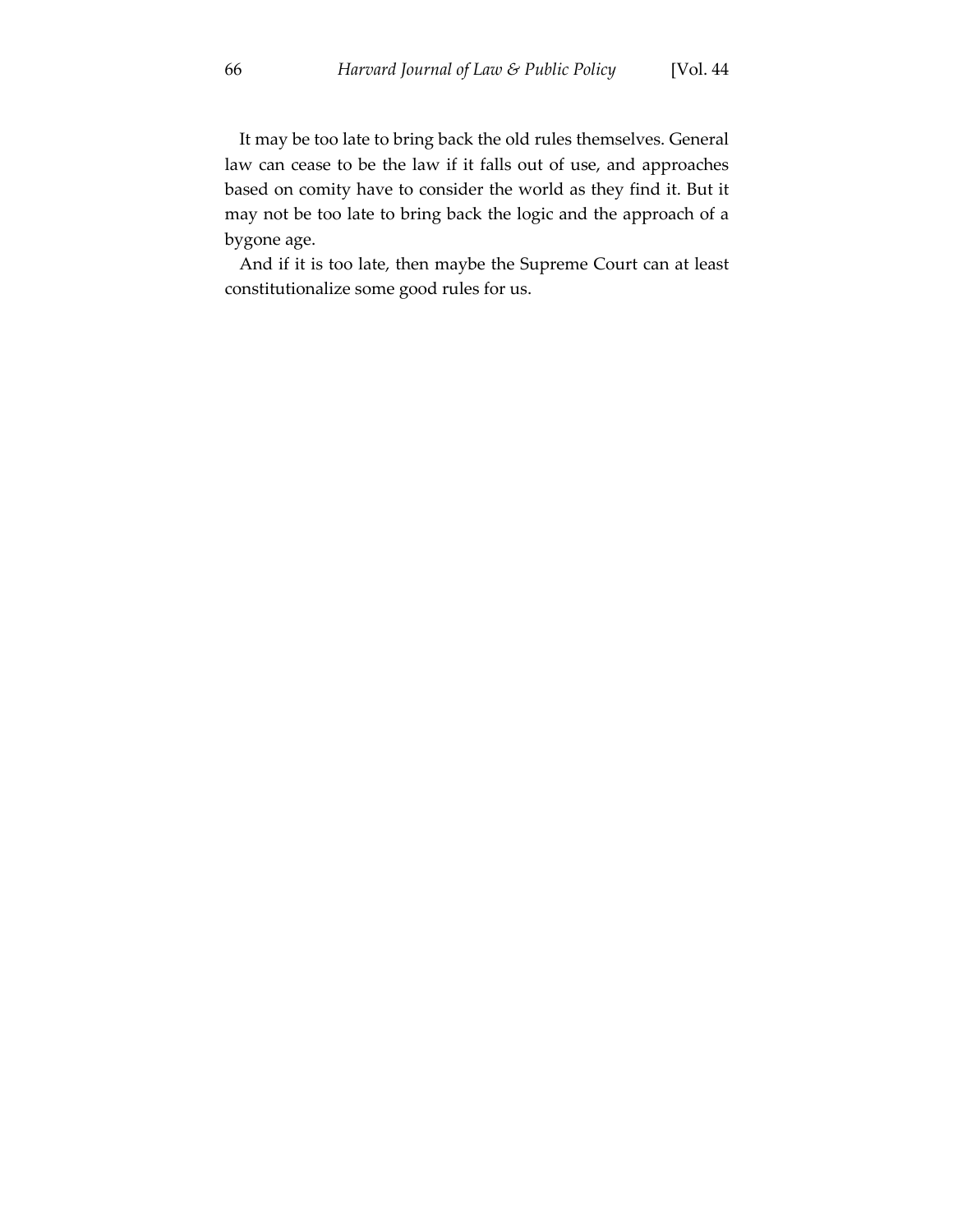#### ADDENDUM

*In response to a question about lessons we can learn from the Supreme Court's exercise of original jurisdiction over controversies between states:*

This is a not very widely studied area of the Supreme Court's docket unless you teach water law, contract law, or a couple of the other areas. Yet, every year there is something on the Supreme Court's docket that involves neighboring states fighting about a river, or an island, or something like that.<sup>32</sup>

My own impression from those cases are two lessons—one optimistic, one pessimistic.

The optimistic lesson—especially for something like Professor Sachs's view—is that the Court takes a general law approach to a lot of these cases, relying on unwritten background principles.<sup>33</sup> The Court's approach in these decisions recognizes that there is a general principle governing where the border goes. Even though these questions—who ought to own Ellis Island<sup>34</sup> or what they ought to do with the lobster<sup>35</sup> — are questions of policy, the Justices do not take advantage of their control over the case to pursue their own policy analysis.

Thus, the Justices seem to think their job is to make the federal system run more smoothly by preserving stable expectations to apply whatever law has been in place for a long time, if they can. That sounds good. If you take the Supreme Court's performance in those cases, it is what we hope for from a federal tribunal in charge of interstate relations. That is the good part.

<sup>32.</sup> *See, e.g.*, Montana v. Wyoming, 138 S. Ct. 758, 758 (2018) (Mem.) (finding that Wyoming's water usage practices violated the Yellowstone River Compact).

<sup>33.</sup> See *supra* note 28 and accompanying text.

<sup>34.</sup> *See* New Jersey v. New York, 523 U.S. 767, 770–71 (1998) (holding that New Jersey has sovereign authority over the "new" land added to Ellis Island through land reclamation projects).

<sup>35.</sup> *See* New Hampshire v. Maine, 426 U.S. 363, 364–65 & n.1 (1976) (resolving a dispute between the two states over lobster fishing rights in a shared river).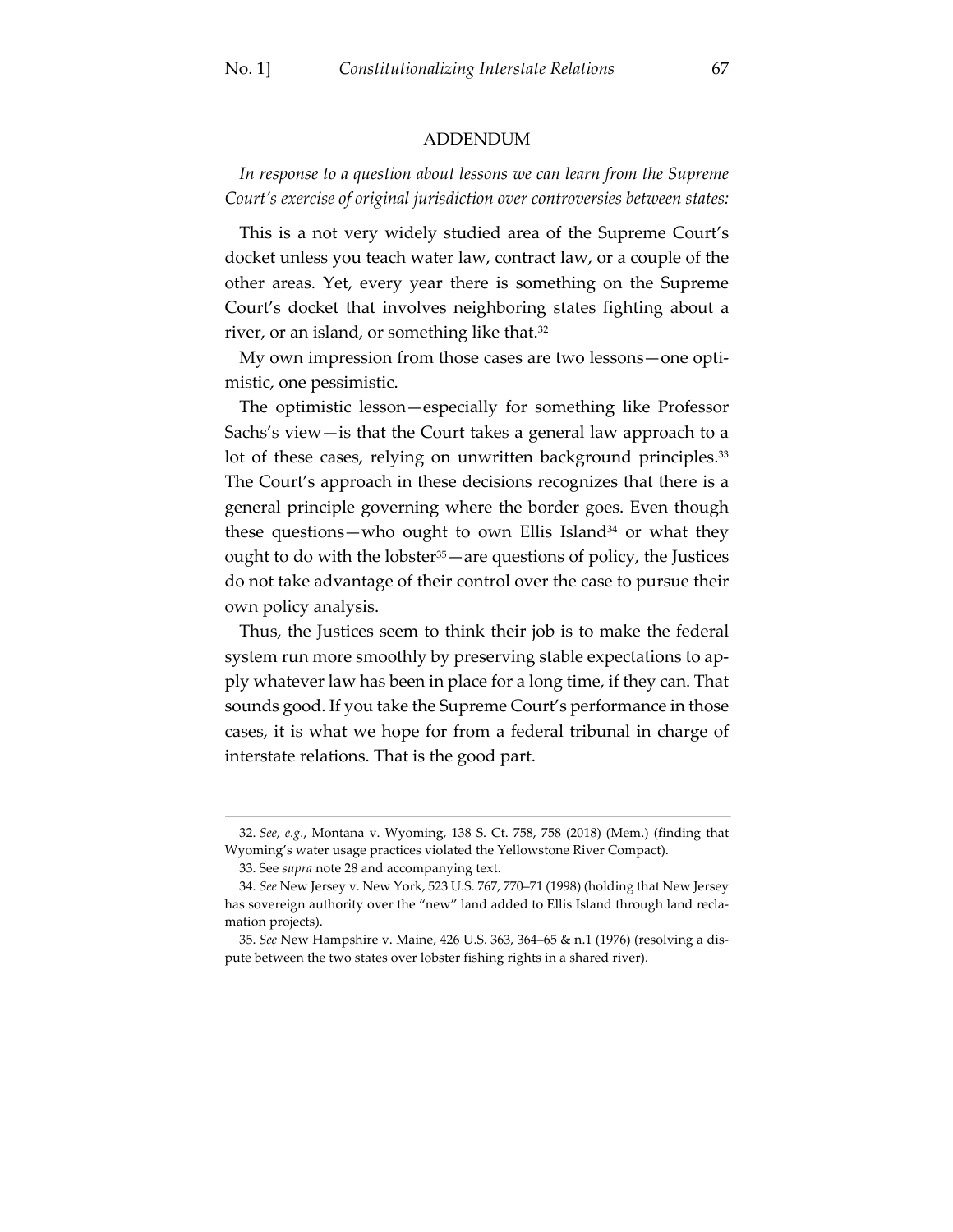The bad part is, from what I can tell, the Supreme Court does not like these cases very much. So when they hear the cases—and maybe this is partly a necessity—they generally appoint a special master who is not one of the Justices to be in charge of most the case, including fact finding, negotiating with the parties, managing a lot of the procedure, and then they, as a court, check in on the case every couple of years when the parties have some sort of problem.<sup>36</sup>

Thus, the Supreme Court is exercising oversight over the case, and, if there is a legal issue, they ultimately do resolve it through oral argument and a written opinion. Yet, for the amount of time the case spends supposedly in the Supreme Court, it spends most of its time in front of a temporary agent of the Court where the Justices do not have to be concerned with it. While, again, there are practical reasons for that, I get the sense it is not an area of the Supreme Court's docket that they really think deserves their attention.

Beyond delegating the administration of these cases, the Justices also sometimes refuse to hear them at all. Now the Constitution and the federal statues about the Supreme Court's original jurisdiction might lead you to believe that when two states have a dispute about something, they are entitled to bring it to the Supreme Court. The Supreme Court has jurisdiction. No other court has jurisdiction.<sup>37</sup> The normal practice in jurisdictional rules is that when a federal court has jurisdiction—especially when nobody else does—and somebody shows up and sues, the federal court puts it in its docket and deals with it.

Yet, the Supreme Court has created a doctrine where they decide whether they want to deal with it, even though if they say no, there

<sup>36.</sup> *See* Anne-Marie C. Carstens, *Lurking in the Shadows of Judicial Process: Special Masters in the Supreme Court's Original Jurisdiction Cases*, 86 MINN. L. REV. 625, 653–57 (2002) (explaining the role of special masters in original jurisdiction cases).

<sup>37.</sup> *See* U.S. CONST. art. III, § 2 (addressing the Supreme Court's original jurisdiction); 28 U.S.C. § 1251 (2018).